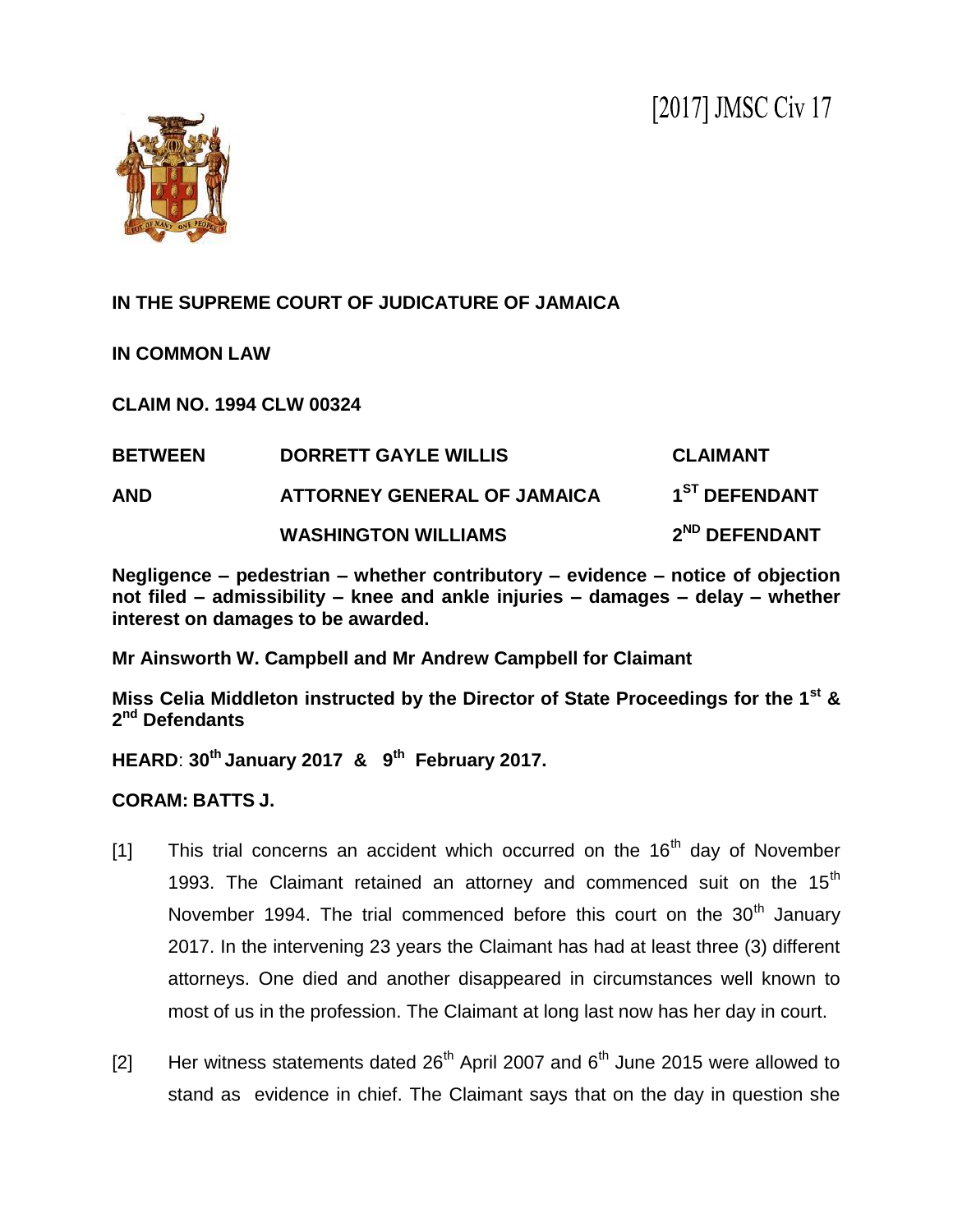was walking on the sidewalk on the right side of the Middle Quarters Main Road in the parish of St Elizabeth. While so doing she felt an impact which threw her to the ground. She heard no horn prior to the accident. The cross examiner did not challenge this account and was content to elicit the following, and here I set out the entire cross- examination:

- *"Q: Mrs. Willis, that day you were walking TOWARDS Middle Quarters from Black River direction?*
- *A: Yes*
- *Q: Vehicles going in direction you were walking, could you see vehicles?*
- *A: Only when I turn.*
- *Q: You see those vehicles coming from behind you if any?*
- *A: Yes*
- *Q: Had there been another vehicle you could only see those coming in other direction?*
- *A: Yes*
- *Q: You were earning \$3,500.00 per week?*
- *A: When sell swimps.*
- *Q: Selling shrimp and domestic work together earn you \$3,500.00?*
- *A: Swimps money different from domestic money. Everything together \$5,000.00.*
- *Q: In 1993*
- *A: Yes maam."*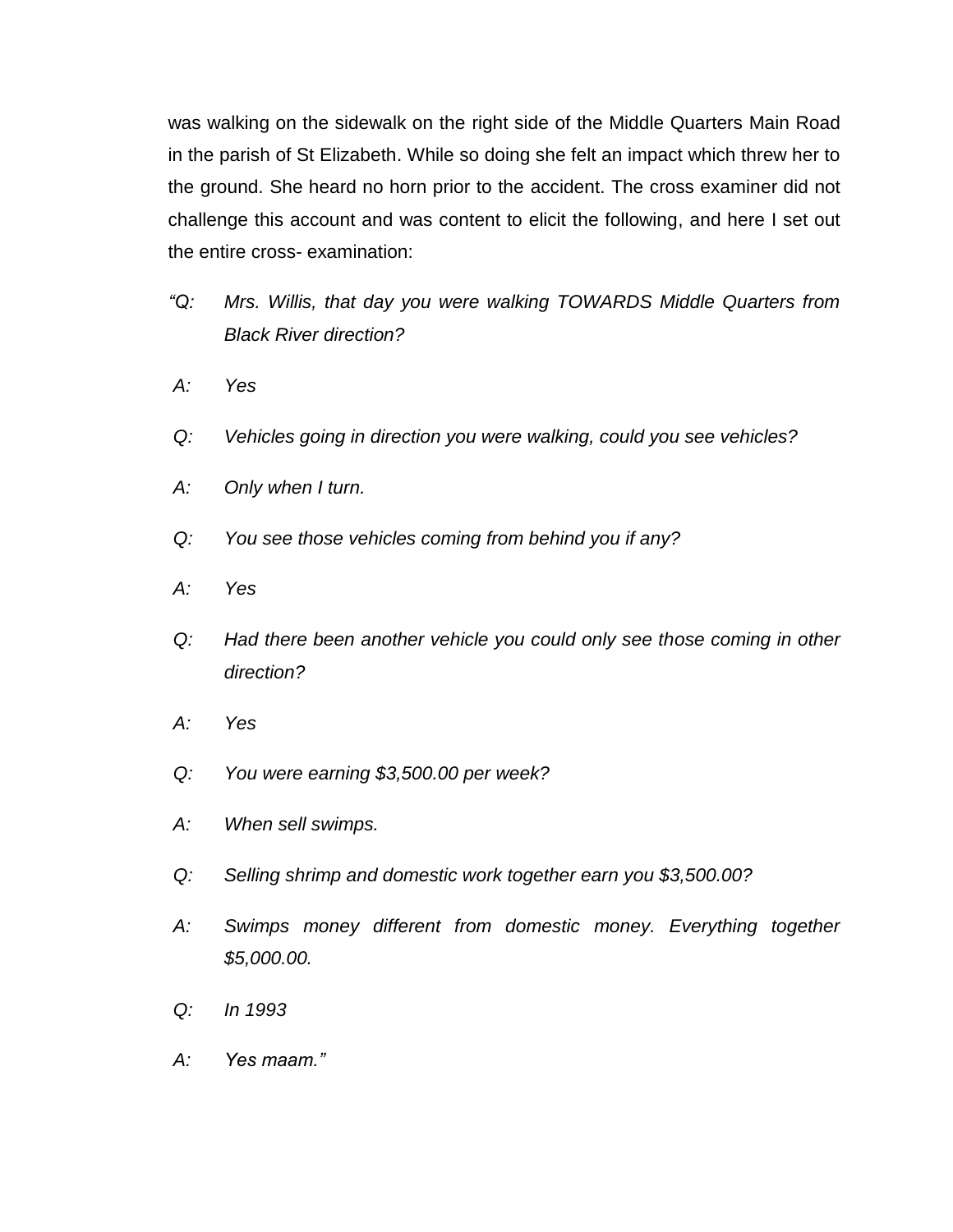- [3] That was the full extent of the cross-examination. The Claimant's witness was Evadney Linton. Her witness statement, which stood as her evidence in chief, was dated the 19<sup>th</sup> June 2015. She too was very briefly cross-examined. She says she saw the Claimant walking on the left of the road coming towards Middle Quarters. She saw the Defendants" vehicle (a pickup) come up from behind the Claimant and hit her so that: "*she went up in the air and fell on* the *left side of* the *road*. *Willis was actually trying to get away from the vehicle when she was hit*. *As the vehicle came near to her I saw when she turned towards the left bank to get away from the vehicle*, *but the vehicle hit her before she could escape*."
- [4] The cross-examiner did not challenge this account of the accident either. Miss Middleton was content to establish that (a) the road was a long straight road, (b) the distance of the witness from the point of collision (this was pointed out) and, (c) that the Claimant, the van which hit her and the witness were all on the same side of the road that is, the "left side". The witness said she was a fish vendor and confirmed that the Claimant was also a fish vendor.
- [5] The reason for the brevity of the cross-examination became apparent when the Defendant opened its case. There was no witness available to give evidence. The  $2^{nd}$  Defendant was unavailable although his witness statement, dated 10<sup>th</sup> June 2008, had been filed on the same date. The Defendant"s counsel indicated that a notice of intention to adduce hearsay evidence had been served on the Claimant and no counter notice had been filed or served. She applied to have the statement admitted pursuant to Section 31E of the Evidence Act.
- [6] The Defendant"s notice was entitled "Notice of Intention to Rely on a Witness Statement", and was filed on the  $10<sup>th</sup>$  June 2008. It read:

*"TAKE NOTICE that at the trial of this matter the Defendants wish to rely on the Witness Statement of Lynden Washington Williams".*

Mr. Campbell complained, and understandably so, that he had not been the Claimants attorney when the notice was served. He says he was unaware of the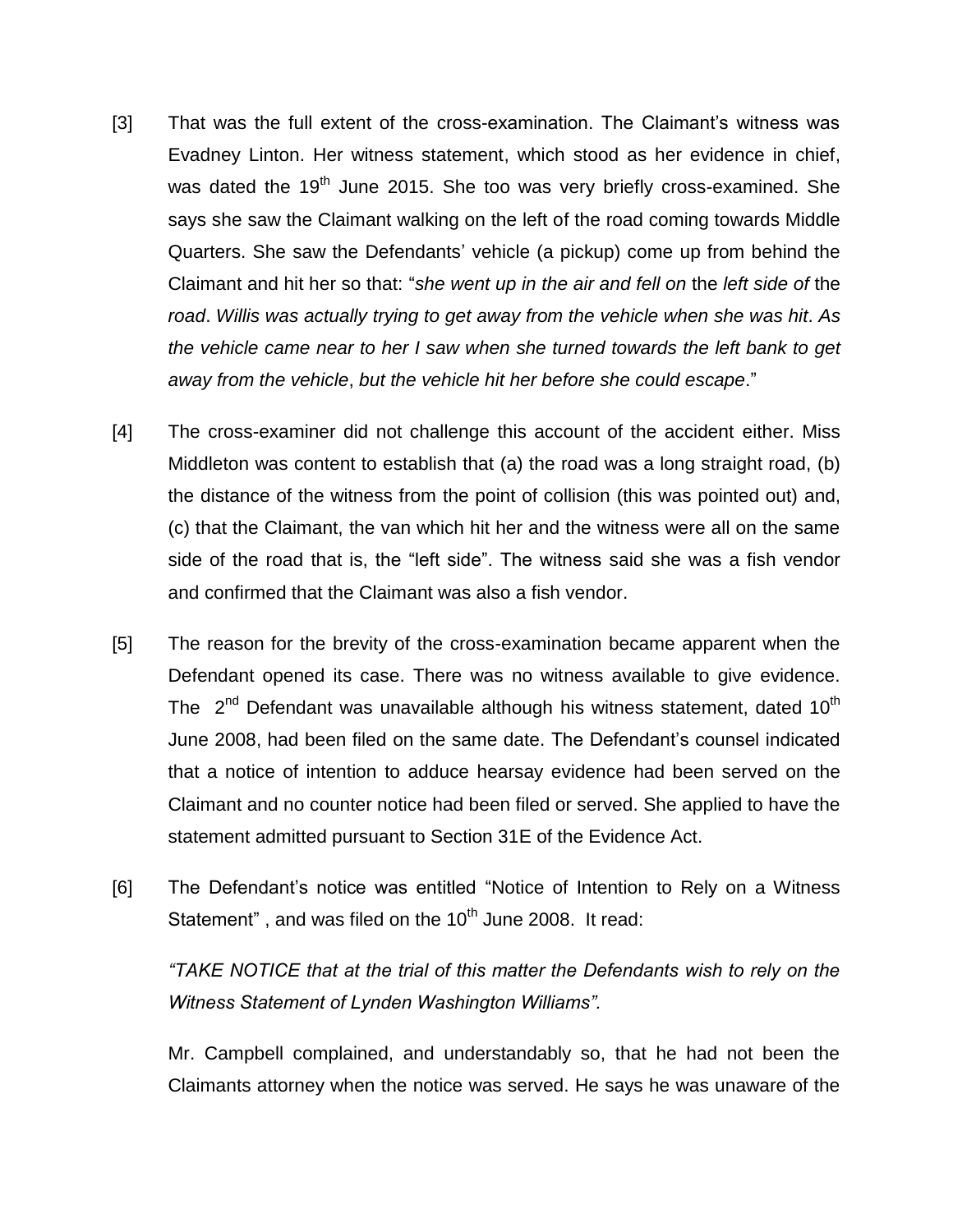notice. The notice was however a part of the Judge"s Core Bundle filed by Mr. Campbell's office on the  $10<sup>th</sup>$  January 2017. I therefore find that Claimant's counsel knew or ought to have known of the notice.

- $[7]$  I decided to admit the witness statement as an exhibit, #4. My reasons are twofold:
	- a) Notwithstanding the defect in the form of the notice (it made no reference to the provision of the Evidence Act pursuant to which it was filed, nor did it state which of the grounds in Section 31(4) applied), the Claimant ought reasonably to have known the purpose of the notice. This is because witness statements once filed and served are relied upon without a notice. Service of a notice was therefore a sufficient indication that the witness might not be called.
	- b) I had earlier allowed the Claimant to rely on documents, the subject of a notice, in not dissimilar circumstances. The Claimant"s attorney had copy medical reports and receipts but no originals. The Defendant objected to the documents on the basis that there had been no order appointing the doctors who prepared the reports as experts. I admitted those reports because the Claimant had filed and served notices. The first was a "Notice of Intention to Tender" on the  $15<sup>th</sup>$  day of June 2007. That Notice read, "*TAKE NOTICE that at the trial of the matter herein which is set for 28th September 2007*, *the Claimant intends to tender into evidence the medical report of Dr*. *Phillip D*. *Waite*, *Consultant Orthopaedic Surgeon dated the 19th day of February 2007*. *The maker of the document will not be called*." A more elaborate notice to the same effect was filed and served on the 31<sup>st</sup> day of August 2007 with respect to the medical report of Dr Nyi Nyi and receipts from Dr Waite. There had been no counter notice served.

One report is from Dr. Phillip Waite, a surgeon who has given expert evidence several times in these courts. The other is from a public hospital.

It was incumbent on the Defendant, if there was an objection, to notify the Claimant as per section 31E(3). It is manifestly unfair for a Defendant, having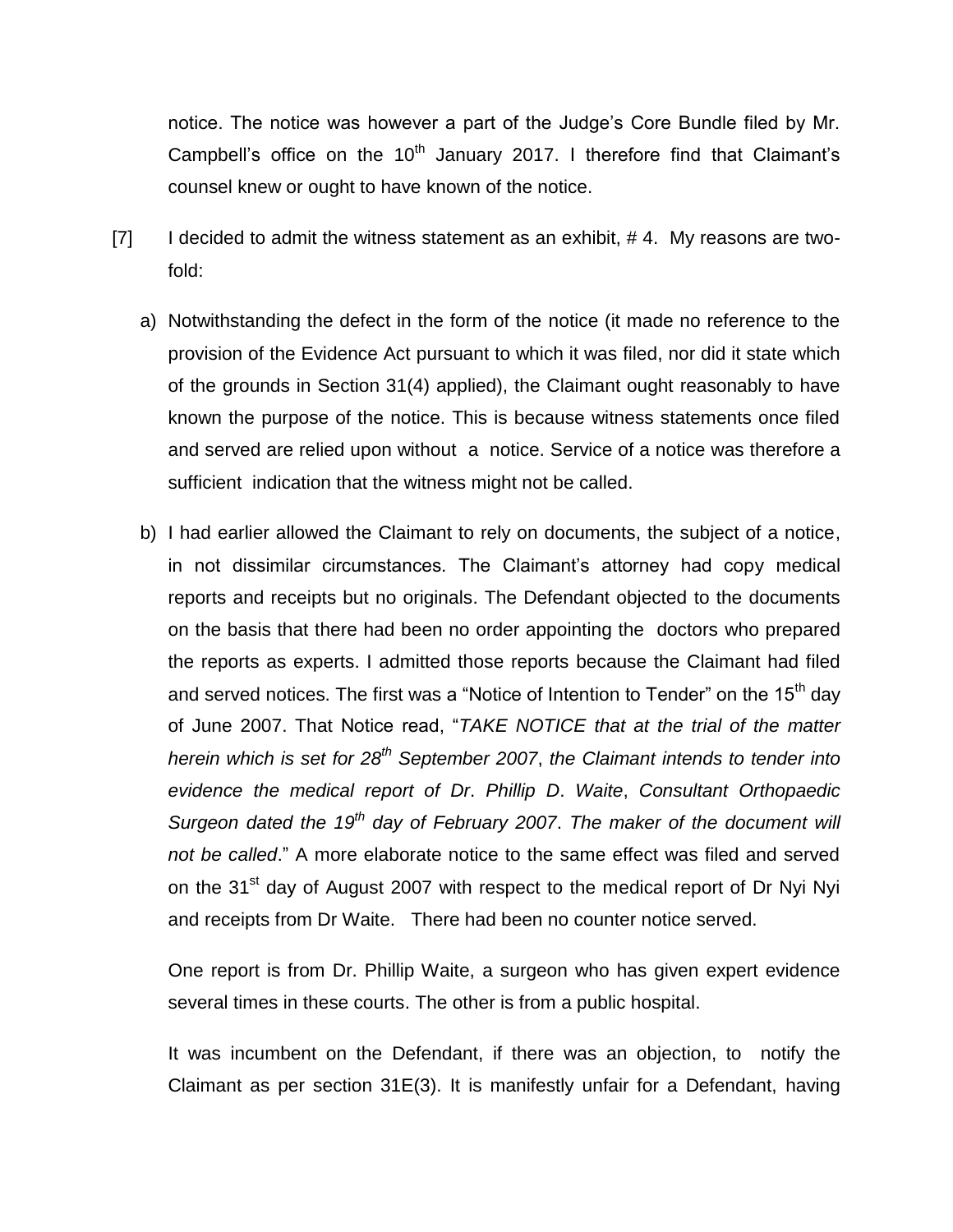remained silent at case management and pre-trial review hearings to, at trial, attempt to take technical objection to a document in respect of which notice of intention to rely has been served, and in respect of which no counter-notice was served.

- [8] The profession needs to be reminded that Section 31E allows for the admission into evidence of a statement if the maker could have given direct oral evidence of the facts stated. The Section requires that a 21 day notice be served on the other parties. The parties so served have a right to serve a counter notice requiring that the maker be called. If a counter-notice is served the party intending to tender the statement need not call the maker if he is proved to be :
	- a) dead,
	- b) unfit by reason of his bodily or mental condition to attend as a witness,
	- c) outside of Jamaica and it is not reasonably practicable to secure his attendance,
	- d) cannot be found after all reasonable steps have been taken to find him, or,
	- e) is kept away from the proceedings by threats of bodily harm.

It really would make nonsense of the section if a party, whether or not a counter notice was served, is required to prove that the statement"s maker is dead, unfit, unavailable, cannot be found or was kept away by threat. This is because, if those preconditions had to be established in any event, there would be no saving in cost or time at trial. The counter notice would be entirely irrelevant and unnecessary. Neither the party intending to put a document in evidence nor the trial process, would benefit if no counter notice was served.

The clear intention of Parliament was that in civil proceedings, provided the facts therein could have been given by the direct oral evidence of its maker, a statement was admissible in evidence if no counter notice was served. Section 31E(4) applies only where the other side requires the maker to attend. In that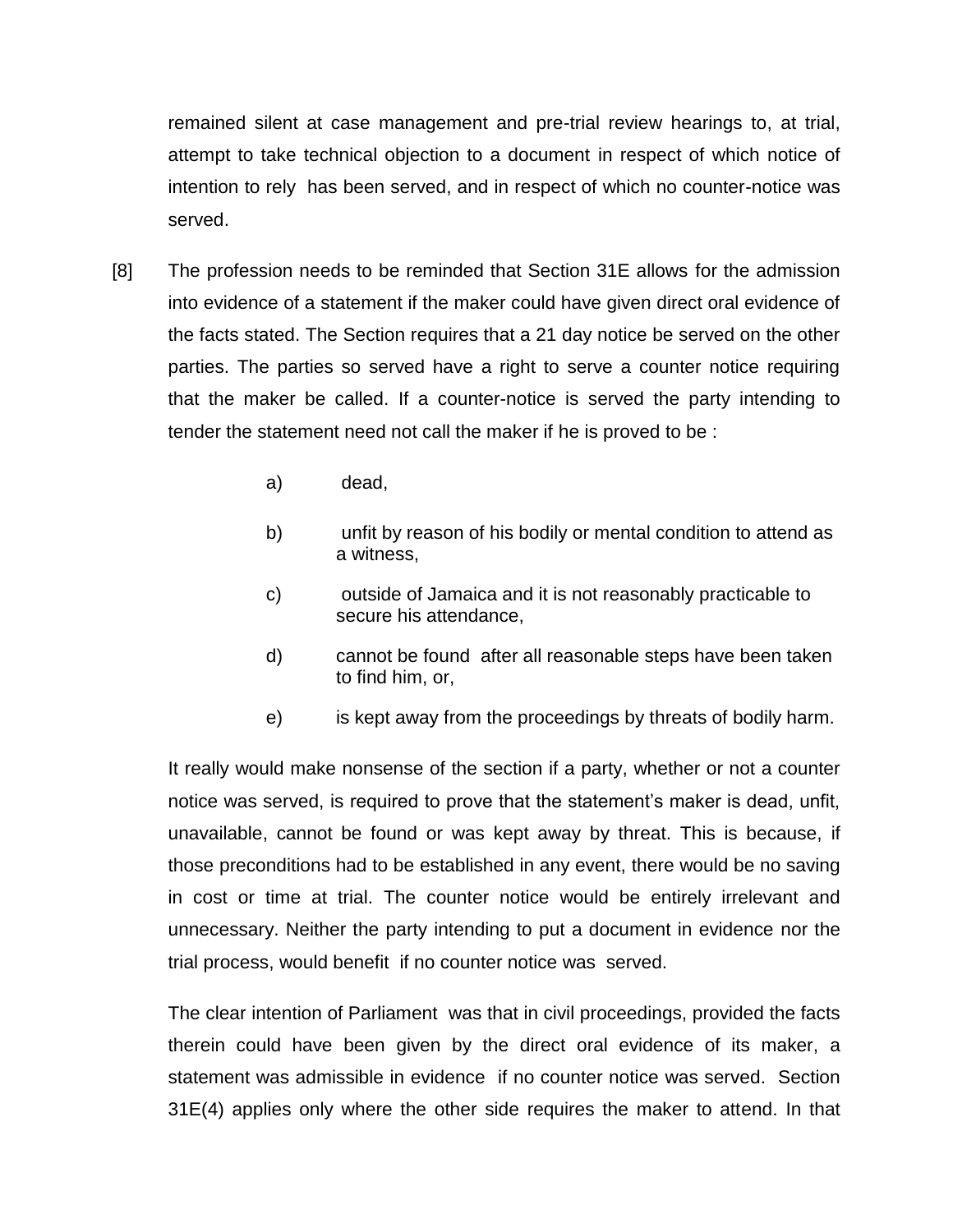event the court has a discretion to admit the document without calling the maker if the person wishing to adduce it can establish Section 31E(4) particulars. In this regard see **Paulette Robinson-Keize v. Carlos Morant [2012] JMSC CIVIL**  147 (unreported judgment 5<sup>th</sup> October 2012 Batts J). Any other construction defeats the raison d"etre of Section 31E.

- [9] I am fortified in this view of the law, and my decision to admit the medical reports and receipts, by the fact that Rule 28.19 of the Civil Procedure Rules provides that "authenticity" of a document is admitted if it is contained in a list of documents filed and disclosed, but in respect of which no counter notice was served. The Claimant's list was filed on the  $14<sup>th</sup>$  February 2007 and no counternotice served.
- [10] The  $2^{nd}$  Defendant's witness statement therefore became an exhibit in this case. I will ascribe to it such weight as I choose. In fact the statement corroborates Miss Evadney Linton's account of this accident. The 2<sup>nd</sup> Defendant said he had been driving from Black River in the direction of Kingston. When he arrived in the vicinity of Middle Quarters he saw the Claimant walking in the road with her back to him and heading in the same direction in which he was travelling. He says:
	- *"3. There were freshly cut shrubs and stone boulders of various sizes on the left side of the road. The freshly cut shrubs and stone boulders extended for about sixteen (16) feet along the roadway in the direction I was driving. The distance from the embankment to the edge of the shrubs and boulders was two (2) feet. The lady was walking about one to one and half feet (1 – 1*  1/2) from the shrubs and boulders. She was also on the **left** side *of the road, the side of the road where I was driving. She was walking beside the shrubs and boulders and was walking out in the road in the path of my vehicle. There was no sidewalk on either side of the road.*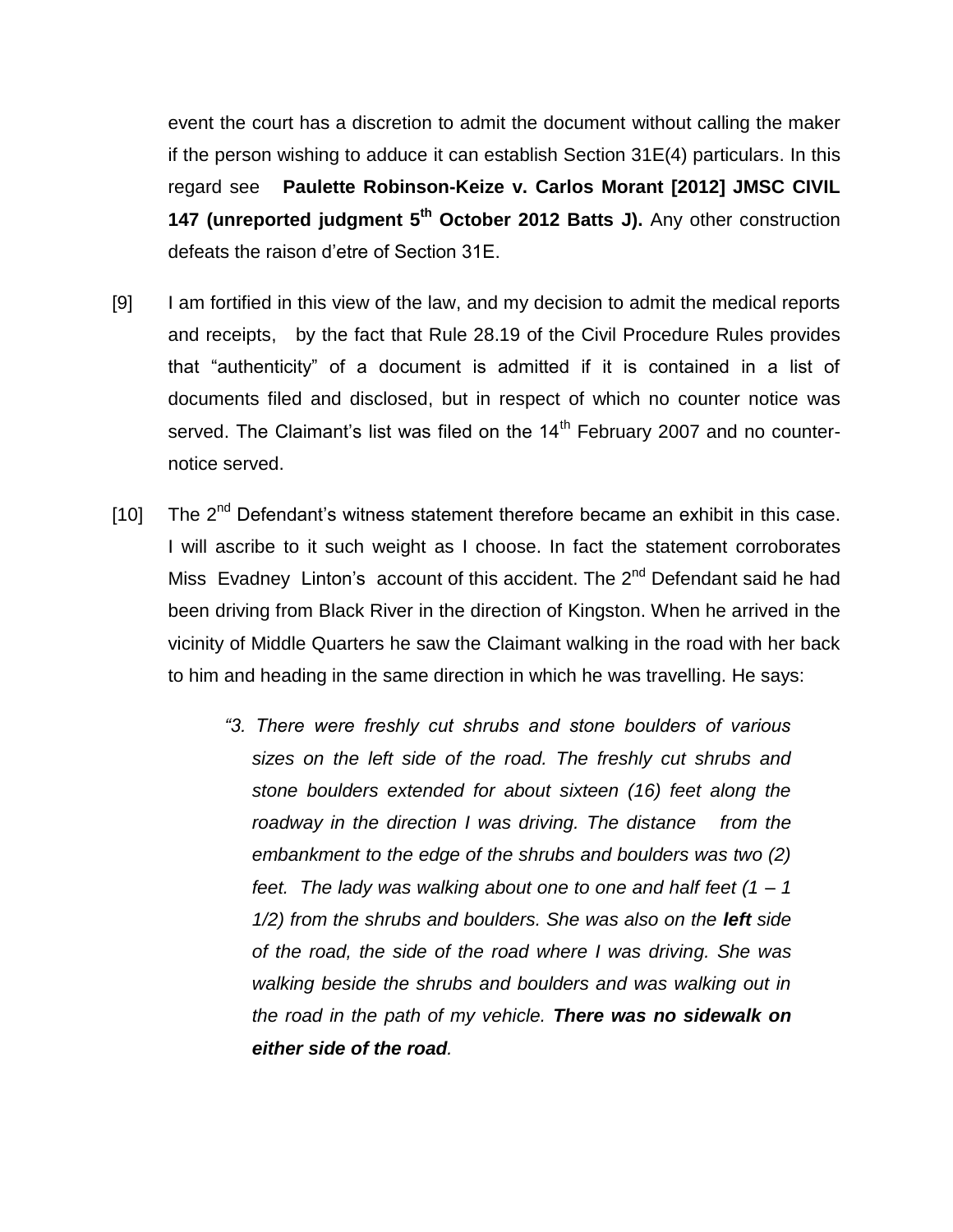- *4. When I cleared the corner the lady was about four (4) feet along the road, down from where the shrubs and boulders started. I applied my brakes then blew my horn loudly twice. I pressed on my horn for almost two seconds each time and I blew the horn the second time right after the first time. I was driving slowly.*
- *5. After I blew my horn the second time, the lady turned and the right side of her body was towards me. She was facing the right side of the road and was no longer facing the direction I was going in. She stopped walking and remained in that position while I drove past her. The windows of the pickup were not tinted and they were down at the time. I saw that she was still standing as the bonnet and the left wing mirror (of the pickup) which is attached to the left door passed her.*
- *6. To pass her, I had to drive the pickup over the right lane of the road. She was between the pickup and the freshly cut shrubs and stone boulders.*
- *7. While I was passing the lady I did not observe anything unusual. I did not feel any impact on the pickup. I did not feel pickup run over anything. I did not feel the vehicle hit anything. I did not hear any noise or scream at the time I drove past the lady.*
- *8. I had not yet come back fully to the left of the road when I heard a shout I stopped the pickup, came out and walked back to the direction I was coming from. I saw the lady I had passed earlier sitting on the left side of the road in the road. Her feet were stretched in the road. Her left foot was bleeding. Persons placed her in the back of the pickup and we all went to the Black River hospital."* [Emphases added]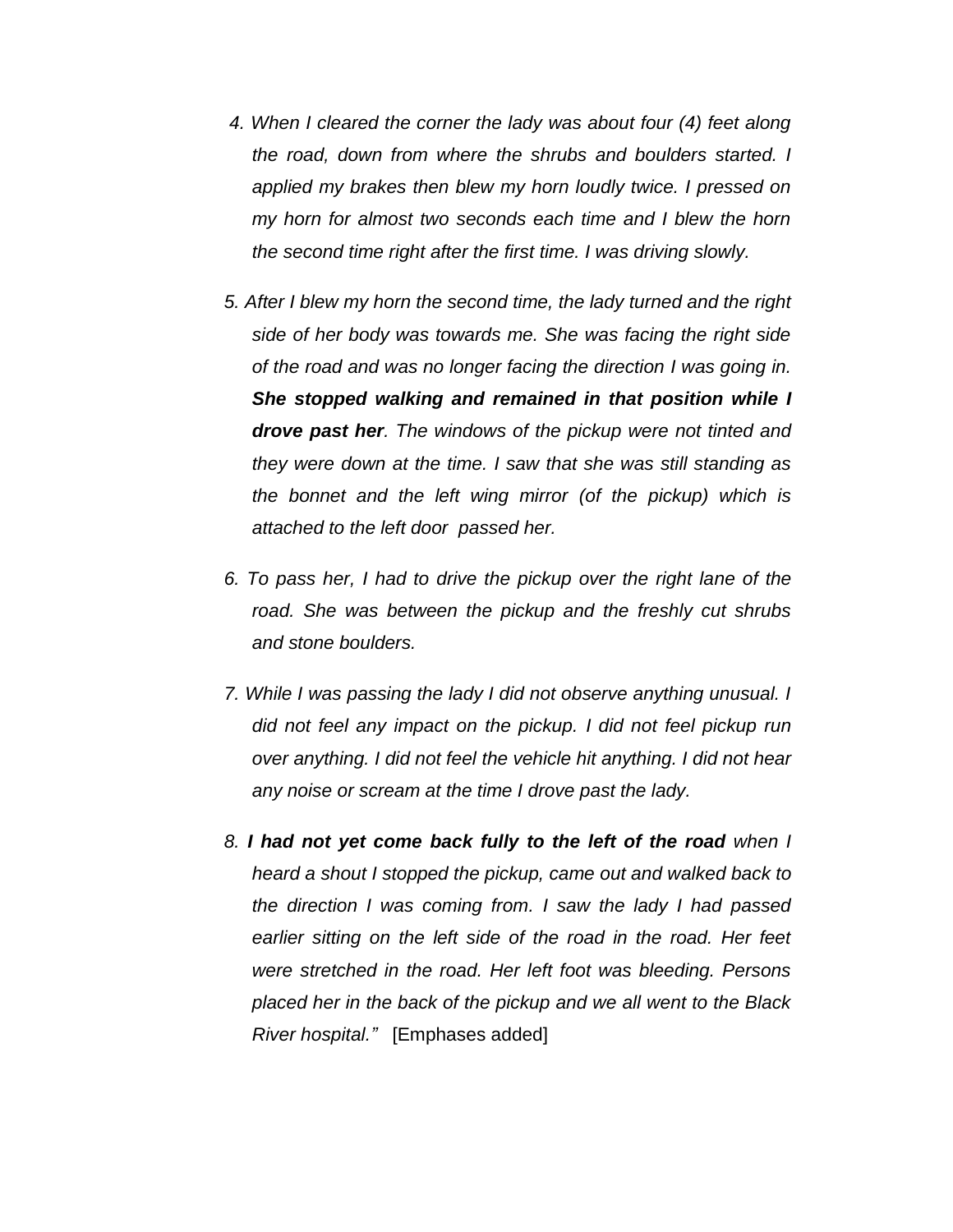- [11] In closing submissions, Defendants" counsel stated she had only one submission to make on the question of liability. That submission was that the Claimant, a pedestrian, had a duty to walk on the side of the road which faces oncoming traffic. In this regard she referred to the Road Code and Section 95(3) of the Road Traffic Act. Counsel submitted that the Claimant therefore either caused or contributed to the accident.
- [12] The submission fails because, assuming without deciding that a duty in law exists to walk on the side of the road facing oncoming traffic, there is on the evidence no causative relationship between the Claimant"s alleged failure to do so and the accident. The Claimant, on the Defendants' account, was clearly seen by the 2nd Defendant. He had had sufficient time to blow his horn twice (for two seconds on each occasion) and alert her of his presence. He had time to slow down and, as he said, he proceeded to pass her by. She was stationary as the front of his vehicle passed by her uneventfully. In this regard the side of the road on which she was standing, or the direction in which she was facing, had no operative effect on the occurrence. The accident occurred, on the 2<sup>nd</sup> Defendant's account, whilst or before he returned "fully" to his left lane. It is fair to infer that the rear end of his vehicle struck the Claimant. There is no reference in this statement to any other vehicle on the road, nor is any other explanation proferred for her injury. It was the 2<sup>nd</sup> Defendant's error of judgment, either in thinking it was safe to pass or that he had sufficiently cleared the Claimant"s position before returning "fully" to his side of the road, which caused the accident. He was entirely to blame for this accident and it mattered not whether the stationary Claimant had been facing his direction or not.
- [13] The notion that a breach by an individual of the Road Code (or the Act) automatically renders a person contributorily negligent might easily be tested. A driver who, for example, has only one functional headlight is in breach. Yet if an accident occurs in broad daylight he cannot for that reason be a contributor. It is no answer to say the vehicle ought not to have been on the road in that condition. The absence of any causative relationship between the missing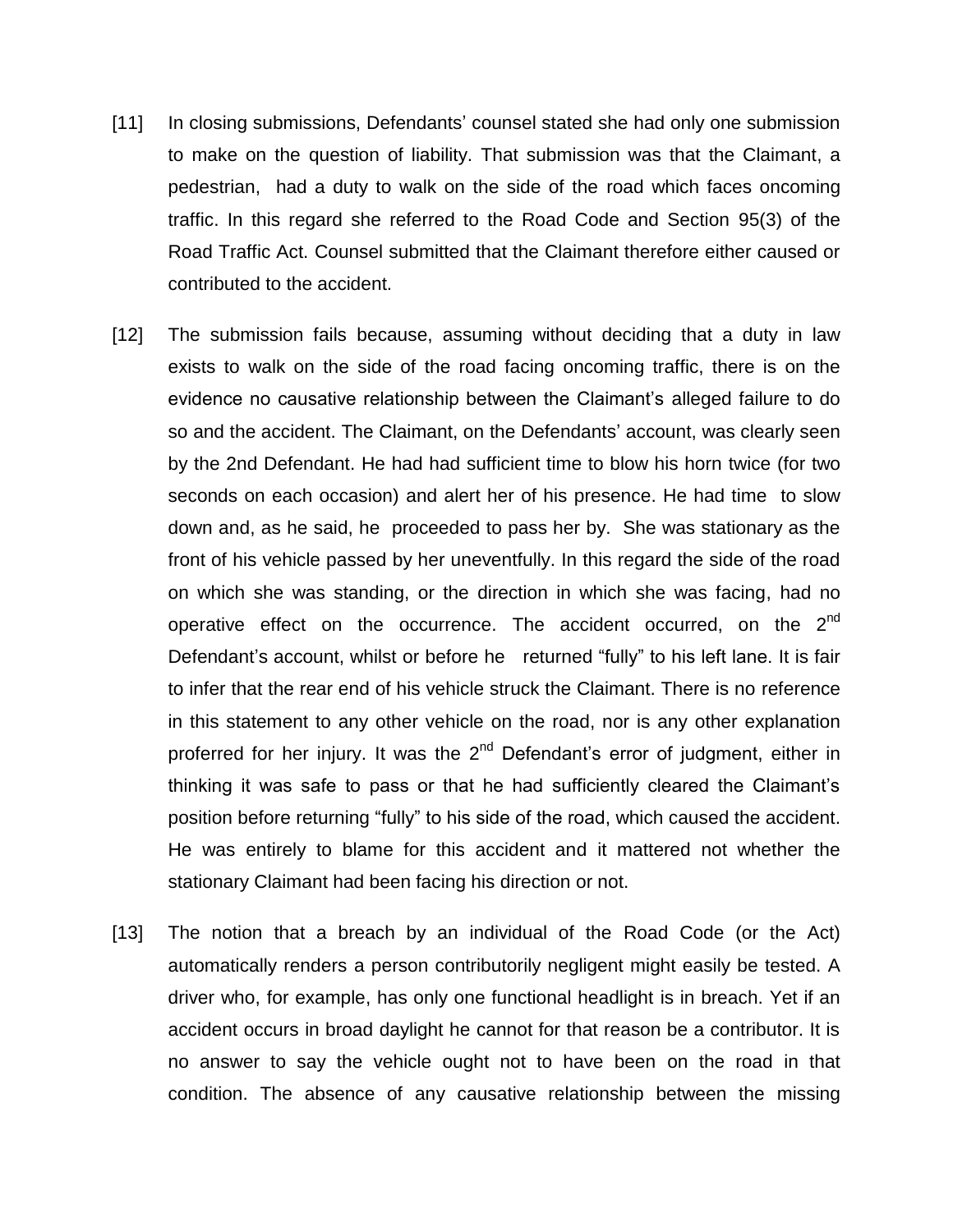headlight and the accident negates the possibility of contribution. It is for a similar reason that evidence a driver was operating a motor vehicle without a driver"s licence is not evidence of negligence. This is not a case where the Claimant had an opportunity to avoid the collision and failed to take it, or a situation in which she placed the driver in a dilemma. The  $2<sup>nd</sup>$  Defendant's statement makes no such assertion.

[14] In the final analysis I preferred the evidence of Miss. Evadney Linton to that of the Claimant. Miss Linton saw the Claimant walking to the left of the road. The Claimant said she was on the sidewalk to the right of the road. I find as a fact, as the 2<sup>nd</sup> Defendant stated, there was no sidewalk on either side of the road. I accept that the Claimant was to the left side. Cuttings and boulders prevented the Claimant walking any closer to the left side of the road than she in fact was. Miss. Linton describes the Claimant stopping to look in the direction of the Defendant's vehicle. This I find explains why it is the Claimant's left foot and not her right foot, which is impacted .It is also consistent with the 2<sup>nd</sup> Defendant's assertion that he blew his horn. Miss Linton"s description, in paragraph 3 of her witness statement, of the Claimant being hit up in the air by the Defendants' vehicle is incredulous and inconsistent with the injuries described. It is also inconsistent with her earlier statement, in paragraph 2 of her witness statement that, "It was the back left side of the vehicle that hit Willis". I find as a fact that the 2nd Defendant clearly saw the Claimant. He blew his horn repeatedly and slowed down to pass her by. I accept, as the  $2<sup>nd</sup>$  Defendant stated, that the front of his vehicle, a pick up, safely passed her by. He would have been able to proceed without incident had he not returned to his side of the road before his entire vehicle had passed the Claimant. The unchallenged evidence is that the road at that point was straight. There is no evidence of oncoming vehicles or of any reason why he needed to return "fully" to his side at that moment. I find as a fact that his decision so to do prior to completely passing the Claimant was the result of an error of judgment. The 2nd Defendant is therefore entirely to blame for the resulting accident.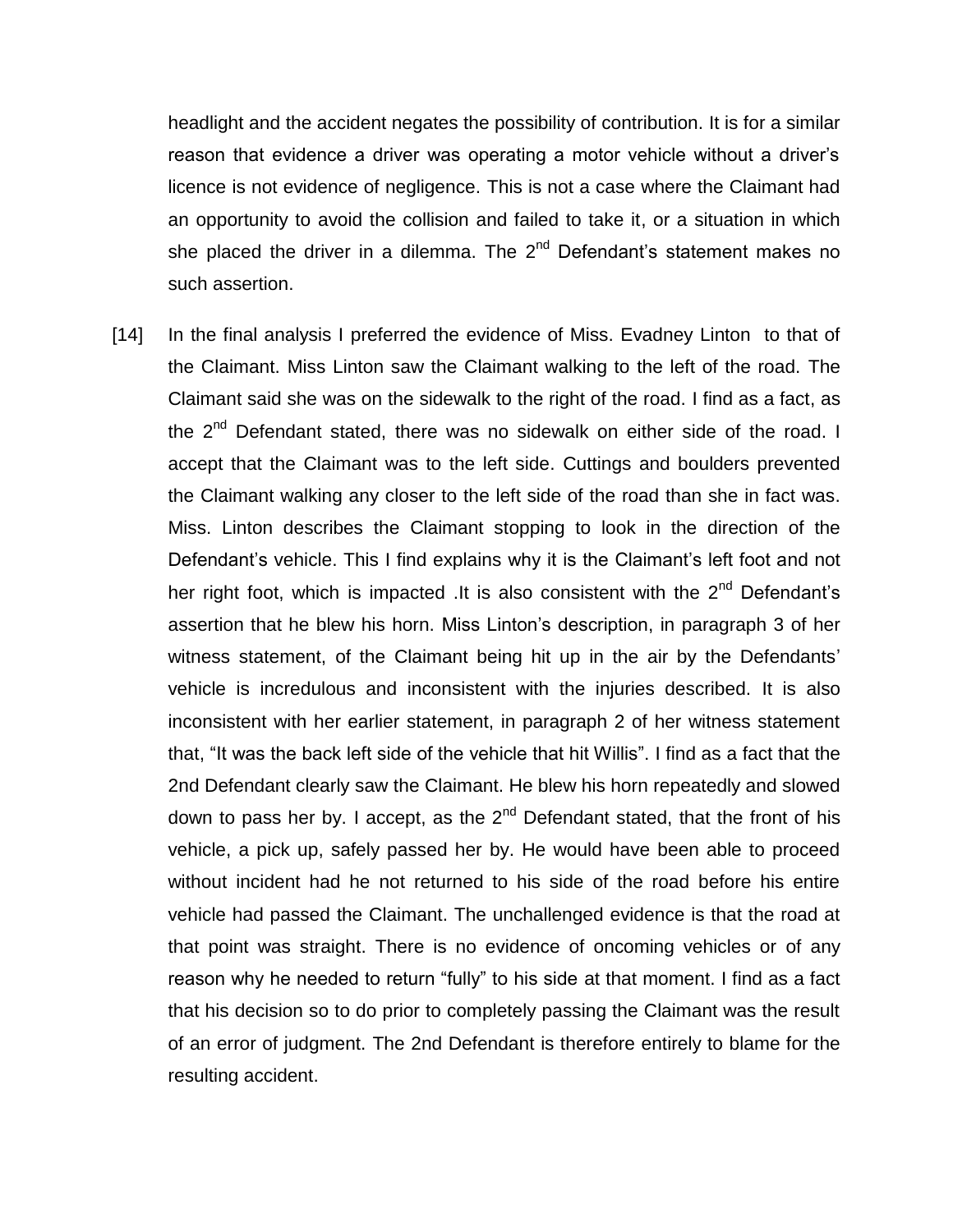- [15] On the matter of damages, I had regard to the medical reports tendered. Dr. Nyi Nyi, of the Kingston Public Hospital in a report dated 23 April 1999 states that the then 35 year old Claimant, was admitted to the Kingston Public Hospital on the 2<sup>nd</sup> December 1993. She was referred there after having been seen at the Black River Hospital. No report from the Black River Hospital was put in evidence. The doctor found that the wound over the medial malleolar was infected with a foul smelling discharge. X-rays done showed: fracture of the left medial malleolar, facture of the lower one third of left fibula and a fracture dislocation of the left ankle joint (weber type C). She was discharged on the  $6<sup>th</sup>$  January 1994. Surgery was done for orthodesia of the left ankle on the 28<sup>th</sup> November 1995. The doctor described her condition as improving after surgery except that swelling persisted around the left ankle. She was finally discharged from orthopaedic clinic on the 17<sup>th</sup> November 1999. The doctor assessed her permanent loss of function at 30% of the " right" lower limb. This latter I take to be a typographical error as the report mentions only an injury to the left leg.
- [16] Dr. Phillip Waite's report is dated  $19<sup>th</sup>$  February 2007. He saw the Claimant on the 16th February 2007. On examination he found:
	- 1) The left lower limb is 2.5 cm. shorter than the right.
	- 2) There is almost a full circumferential scar to the ankle region with gross swelling and numerous other smaller scars.
	- 3) The ankle is fixed in 10 degrees of planter flexion.
	- 4) There is tenderness to the ankle laterally.
	- 5) both knees displayed retropatellar tenderness with a positive patelar grind.

There was also medial and lateral joint line tenderness.

Dr. Waite itemised estimated disability based on the American Medical Association"s Guide. He lists each area of injury and ascribed a percentage to some of them. In two he leaves the space for the disability rating blank.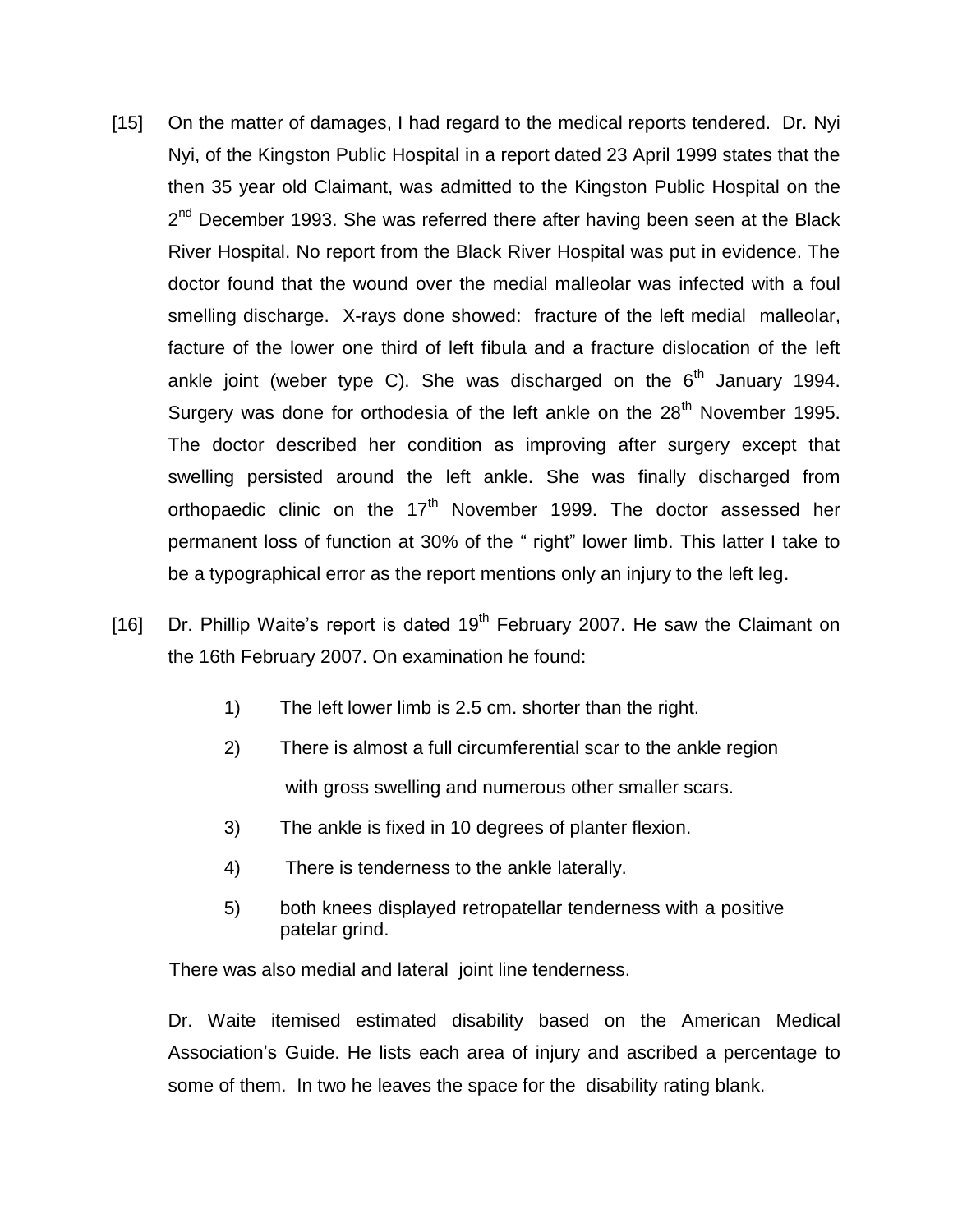Under the heading "Total disability" he wrote:

*"Total disability depends on whether the arthritis of the knees was due to the accident, aggravated by the accident or is a result of the abnormal gait caused by the ankle injury. The range of disability is thus 10% (for the ankle deformity and the limb length discrepancy) to (.... %) (for the ankle deformity, the limbs length discrepancy and the arthritis of the knees)."* 

Under the heading "Prognosis" the doctor opined:

*"The injury (including the cosmetic appearance) to the left ankle is permanent and cannot be improved surgically. She has a permanent limp and will always have difficulty standing and walking. This will permanently affect her ability to be gainfully employed in the capacity of a household helper and in the majority of similar endeavours. The arthritis to the knees are permanent and are expected to progress with time, the timing and extent of which cannot be predicted. She may however benefit from a course of physiotherapy and further orthopaedic management. It must be noted also that there is a psychological component to these injuries which has not been evidenced in this report."*

- [17] Mr. Campbell very late in the day asked for an adjournment to call Dr. Waite to "fill in the blanks" in his report. I refused the request. The report was made a long time ago and had been in counsel"s possession. It would be unfair to the Defendants on whom a Notice of Intention to put the report in evidence had been served. It would also not be an effective use of the court's time to grant an adjournment so late in the trial. The benefit to the Claimant would not I think outweigh those factors.
- [18] Mr. Campbell totalled the disabilities noted by Dr. Waite as 24% whole person. He submitted that that figure rather than the 10% should be applied. I agree with Mr Campbell "s submission. The 24% rating takes into account the osteoarthritis which has developed. The doctor opined that condition may have been accelerated by the accident, or be the result of the abnormal gait. On a balance of probabilities I find that it was the result of the abnormal gait caused by the injury. I therefore find that the disability rating consequent to the injury is 24% of the whole person.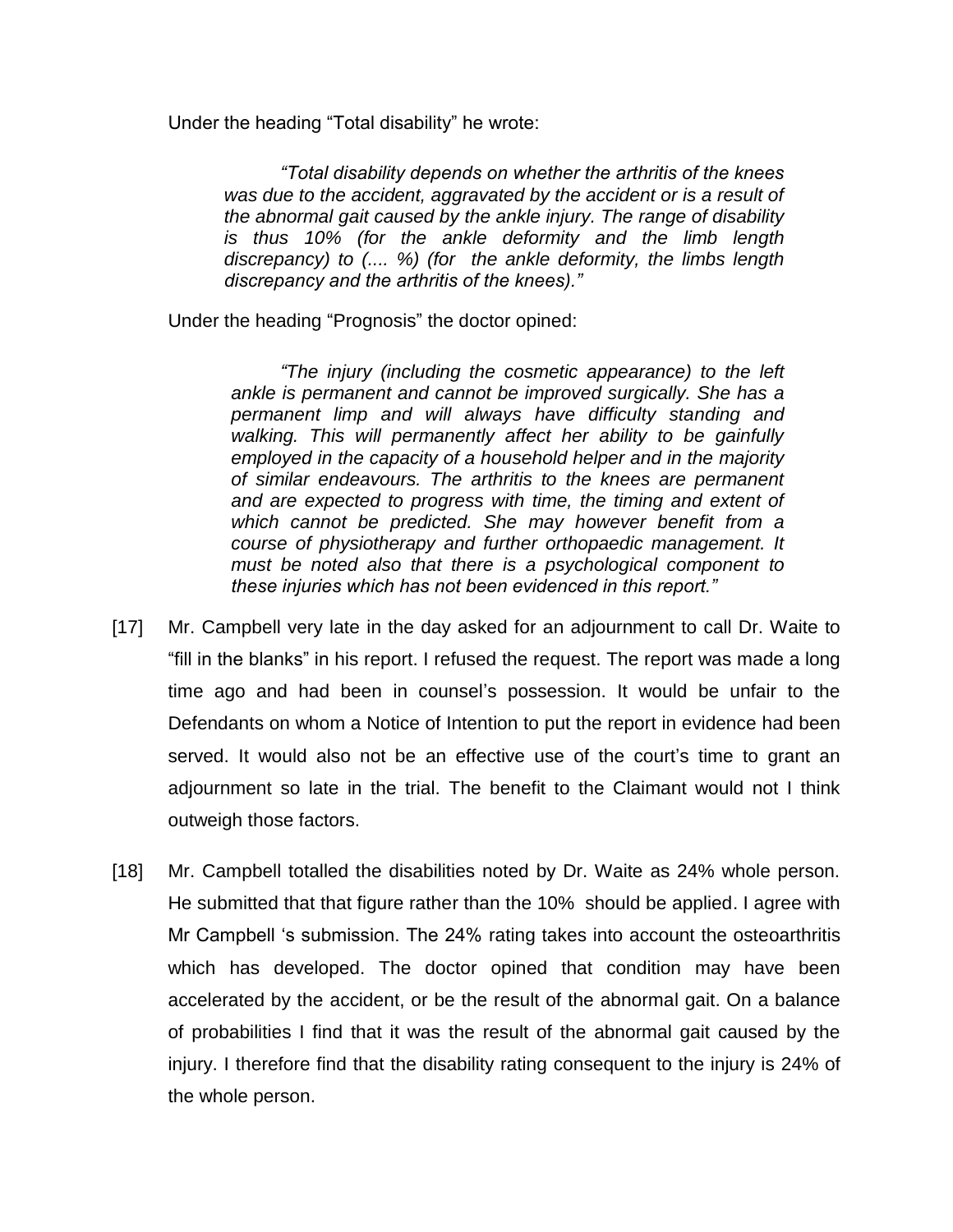- [19] With respect to pain suffering and loss of amenities Mr Campbell submitted that an award of \$12.5 million was appropriate. He relied on the authorities of: *Taylor v Sinclair 2005 HCV 1256 (unreported Judgment of Sinclair-Haynes J, 18th April 2008); Waisome v E Phil & Son A/S et al [2016] JMSC Civ 53 (unreported Judgment of Campbell J, 29th April 2016); and, Jackson v Charlton et al (unreported Judgment of Dukharan J) annotated in Khan Vol 5 page 167.*
- [20] Miss Middleton submitted that \$2 million would suffice. She submitted that Mr. Campbell"s authorities concerned injuries to the upper limbs and therefore even if disability ratings were similar the cases were distinguishable. The courts, she submitted, valued hands and arms far more than feet and legs. She cited the following authorities: *Cunningham v Black, suit CL 1989/C279 (unreported Judgment of Cooke J), this was however a consent Judgment; Parkins v Taylor et al Suit CL 1989/ P 049 (unreported Judgment of G. James J); McKenzie v South CL 2007HCV 01499 (unreported judgment of Jones J) Khan Volume 6 page 66; Rodney v Binnie-Palmer et al CL 2004 HCV 1950 (unreported Judgment of Mangatal J).*
- [21] I agree that the authorities on damages which concern injury to the leg were of greater assistance. The **Rodney** case, in which \$650,000 (updated using the December 2016 CPI approximates to \$2,015,682.41) was the award, involved a fractured ankle. The residual disability was 10% of the right lower limb. In the **McKenzie** case the award was \$ 1 million (updated approximates to \$1,737,500). That injury was to the left ankle and the assessed whole person permanent impairment was 4%. In the **Parkins** case the court considered "*above knee fracture of right leg*, *kidney injury necessitating an operation*". There was an unspecified permanent partial disability with shortening. Damages for pain & suffering were assessed at \$180,000 (updated \$3,415,000). My own research uncovered **Claim Cl2000M332 Moody (Infant b.n.f Colene Moody) v Stephenson et al (unreported Judgment of Jones J. 28th May 2004) annotated in Khan Vol 6 page 74.** In that case \$1,650,000 (updated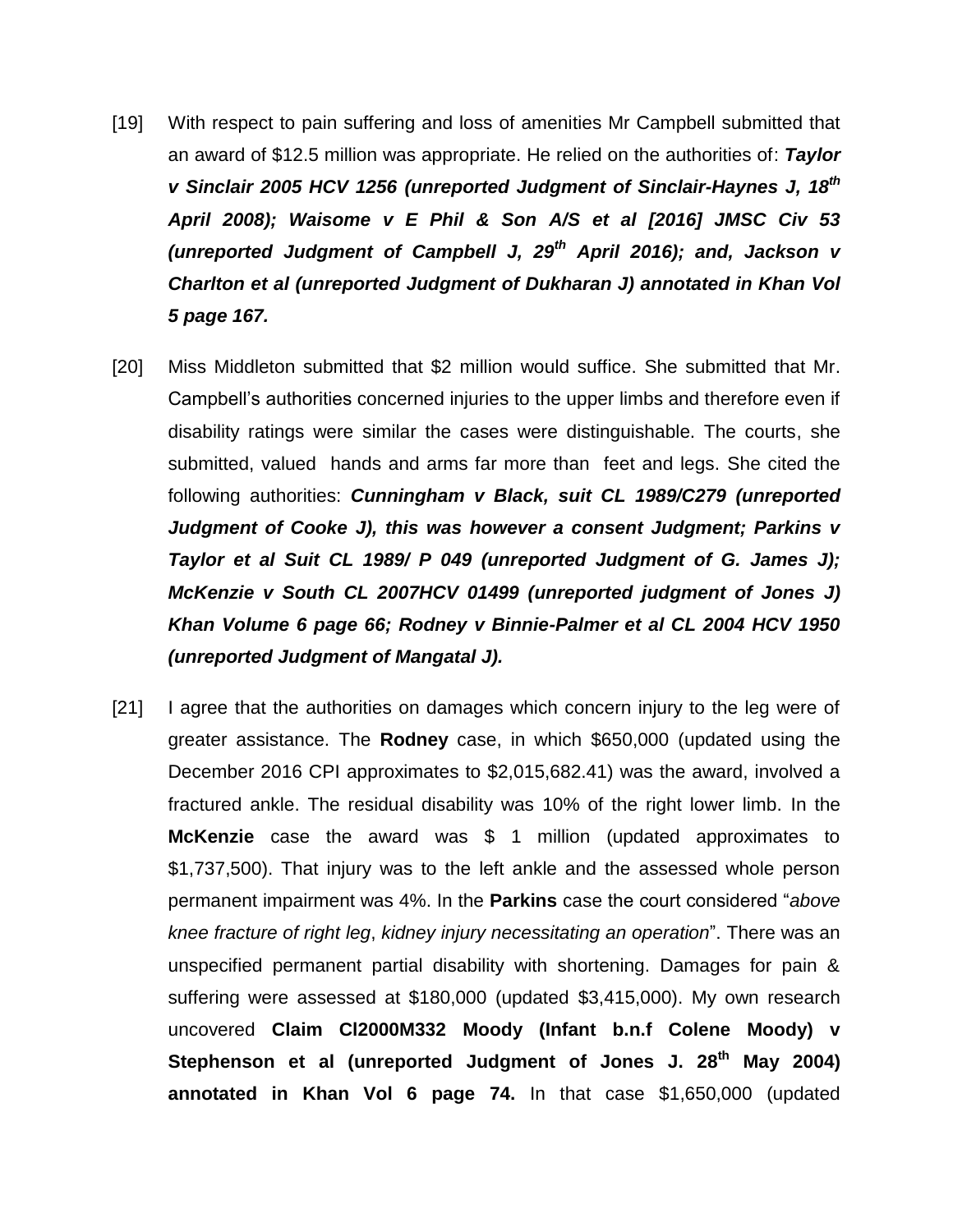approximates to \$5,116,733) was the award when a whole person disability of 12% resulted to the 12 year old from a comminuted fracture to the right tibia and fibula. He had developed a wound infection and spent 12 weeks on ward. He walked with a limp and one limb was 1.5 cm shorter than the other. The doctors opined that his limb length discrepancy would be significant as he grew older. He had developed osteomylitis of the right tibia.

- [22] It is my considered decision that an award of \$7.5 million is appropriate to the circumstance of this Claimant. Her injury and its sequelae exceeds that in the cases cited on injury to lower limbs. Mr. Campbell submitted for an additional sum to reflect the psychological "damage" adverted to in the medical report. However Dr. Waite is not a professional with qualifications in that field. Further his report makes no findings with respect to the Claimant. He was pointing to the fact that with such injuries there is usually a psychological component. In any event he has not graded or quantified or otherwise explained the nature of that psychological component. There is, I should also add, nothing in either of the Claimant"s witness statements to assist in an assessment of alleged psychological damage. I therefore have not considered psychological injury in my assessment of damages for pain suffering and loss of amenities.
- [23] Mr. Campbell submitted that an award was appropriate for either lost future earnings or handicap on the labour market. He did not see the need to distinguish between them both because on the facts of this case the Claimant was and had been unable to earn an income since the accident. Mr. Campbell therefore urged me to adopt a multiplier multiplicand approach to the computation. Miss Middleton for her part indicated there had been no plea for lost future earnings or for handicap on the labour market. She further submitted that at the time of the accident the Claimant was 39 years old. If her working life is assumed to be 65 then as at the date of the accident a multiplier of 10 might have been appropriate. As at today's date, she submitted, a multiplier of no more than 2 is appropriate. Consistently with her submission on loss of earnings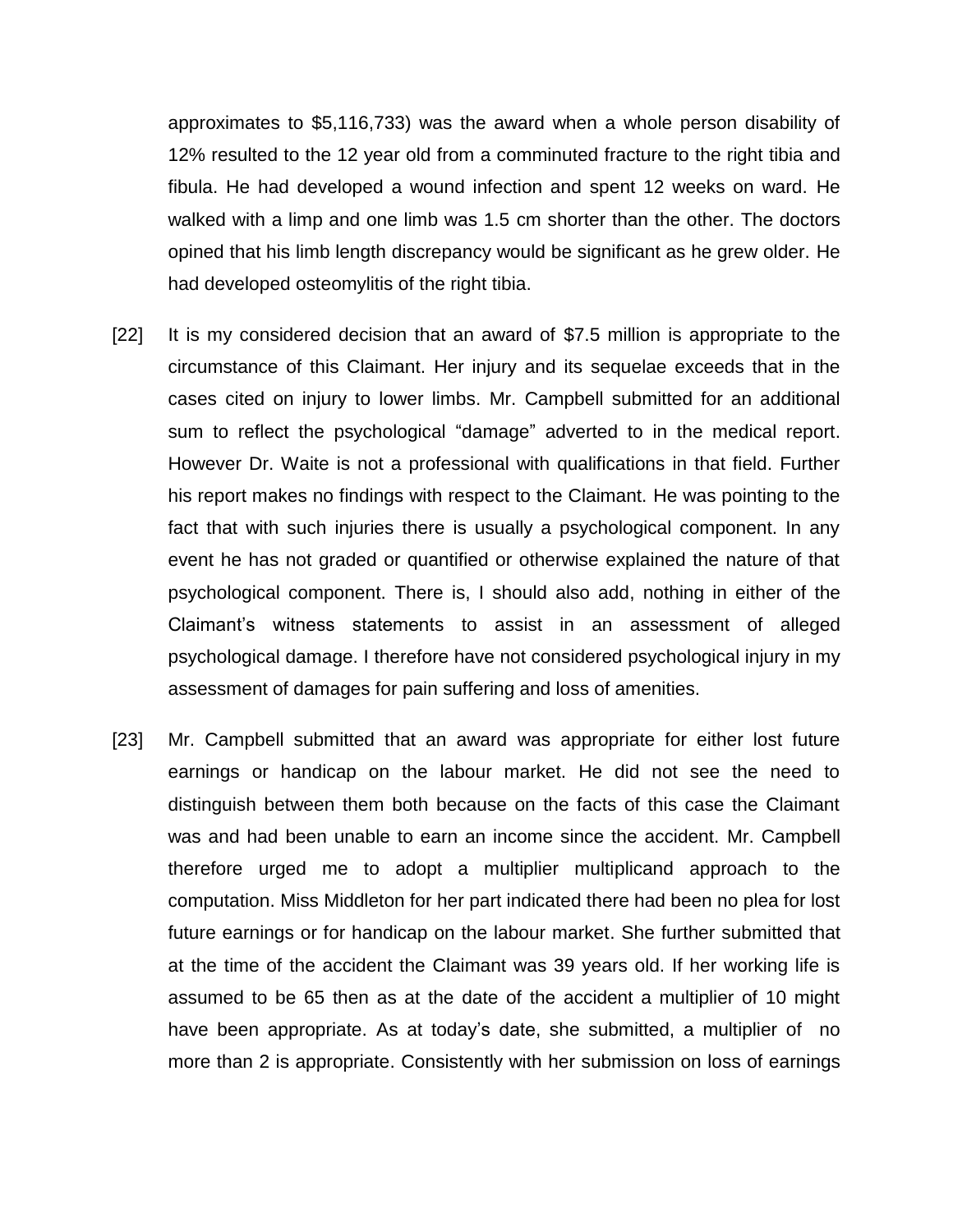past, see paragraph 26 below, Miss Middleton urged that the minimum wage be used for the multiplicand.

- [24] Mr. Campbell applied to amend the claim to include a plea for loss of future earnings/handicap on the labour market. The application was opposed. I granted the application because there was sufficient in the Claimant"s witness statement to alert the Defendant to such a claim. I do not think the Defendant was caught by surprise (see paragraph 9 of the statement dated  $26<sup>th</sup>$  April 2007; and paragraph 3 of statement dated  $6<sup>th</sup>$  June 2015).
- [25] I do not accept that an award for Handicap on the labour market is appropriate in this case. The Claimant"s evidence that she has been unable to work and to earn a living since the accident was not challenged in cross-examination. I therefore approach that evidence on the basis prima facie that it is true. The appropriate award to consider is lost future earnings. This must be calculated, as Miss Middleton submitted, as at the trial date. That which was lost before is loss of past earnings and constitutes an item of special damages. There was no evidence to assist me to determine the expected date at which the Claimant, had she not been injured, would have retired. This might have been elicited from herself or her witness or perhaps even some official statistic on fish vendors .In the absence of evidence, I agree with Miss Middleton, that as the burden of proof is on the Claimant, I am constrained to adopt the normal age of retirement of 65 years. The Claimant in 2017 will be 59 years of age. I agree with Miss Middleton that an appropriate multiplier is 2.
- [26] The multiplicand to be adopted for the calculation of lost future earnings will be dependent on my decision as it relates to lost earnings past. It is to this that I now therefore turn my attention. Mr. Campbell submitted that \$3,860,500 should be the award. He arrived at this figure as his Statement of Claim shows by utilising \$3500 as the Claimant's weekly income. In fact the Claimant's evidence was inconsistent. In chief she stated that she earned a total of \$3500 (paragraph 1 of witness statement dated  $6<sup>th</sup>$  June 2015) or \$4000 (paragraph 8 witness statement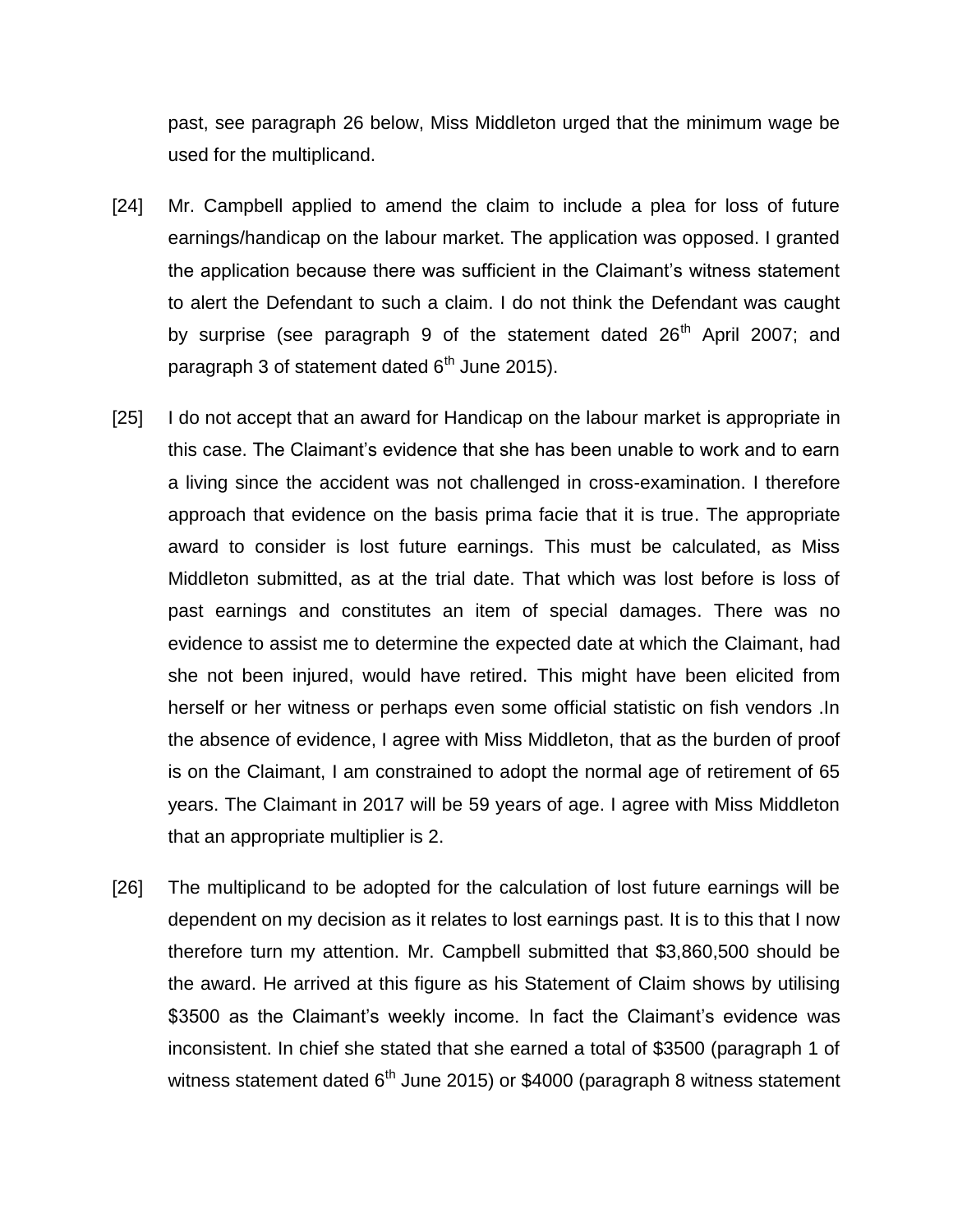dated  $26<sup>th</sup>$  April 2007). In cross examination she said she earned a total of \$5000 weekly. Miss Middleton submitted that the minimum wage in 1993 was \$300.00 and that I should adopt that as the assumed average income. A chart showing the national minimum wage in the period 1992 to present was handed to the court. There was no objection.

- [27] The Claimant"s evidence is unreliable. I have already adverted to her inaccuracy as it related to her position on the road at the time of the accident. Her inconsistency as it relates to her income in 1993 is similarly regrettable. I accept however that, as she said, she did domestic work, sold from a stall at a school and did shrimp vending in Middle Quarters. It is more probable than not that the income from these endeavours was modest and inconsistent. We were not however told the name of the person or persons who employed her as a domestic helper or the amount paid. There is no evidence from the school at which she allegedly had her stall. Neither does her witness, who also sold shrimp in Middle Quarters, speak to her own average earnings then or now. Given its paucity and general inconsistency, I agree with Defendant"s counsel that, it would be unsafe to rely on the Claimant"s evidence as to her income. She did have several economic ventures and it would, I think, be unfair to award her the bare minimum wage. Doing the best I can on the evidence provided I will utilise the weekly minimum wage as at 1993 and increase it by one half. I therefore assume an income of \$450.00 per week in 1993. The Claimant"s loss of income in the period 1993 to 2016 is therefore: 23 x 52 x \$450.00 = \$538,200.00.
- [28] I can now return to consider lost future earnings. Miss Middleton suggested that I utilise the current minimum wage (\$5600.00) when computing future lost income. I will adjust it in similar fashion, that is increase it by one half. The multiplicand is therefore \$8400. The award is: 2 x 52 x \$8400 = \$873,600.00.
- [29] The other items of special damages pleaded were for Travel costs to and from the doctor, cost of medical reports, physiotherapy treatment and cost of extra help. Mr. Campbell was allowed to amend the claim for cost of medical reports in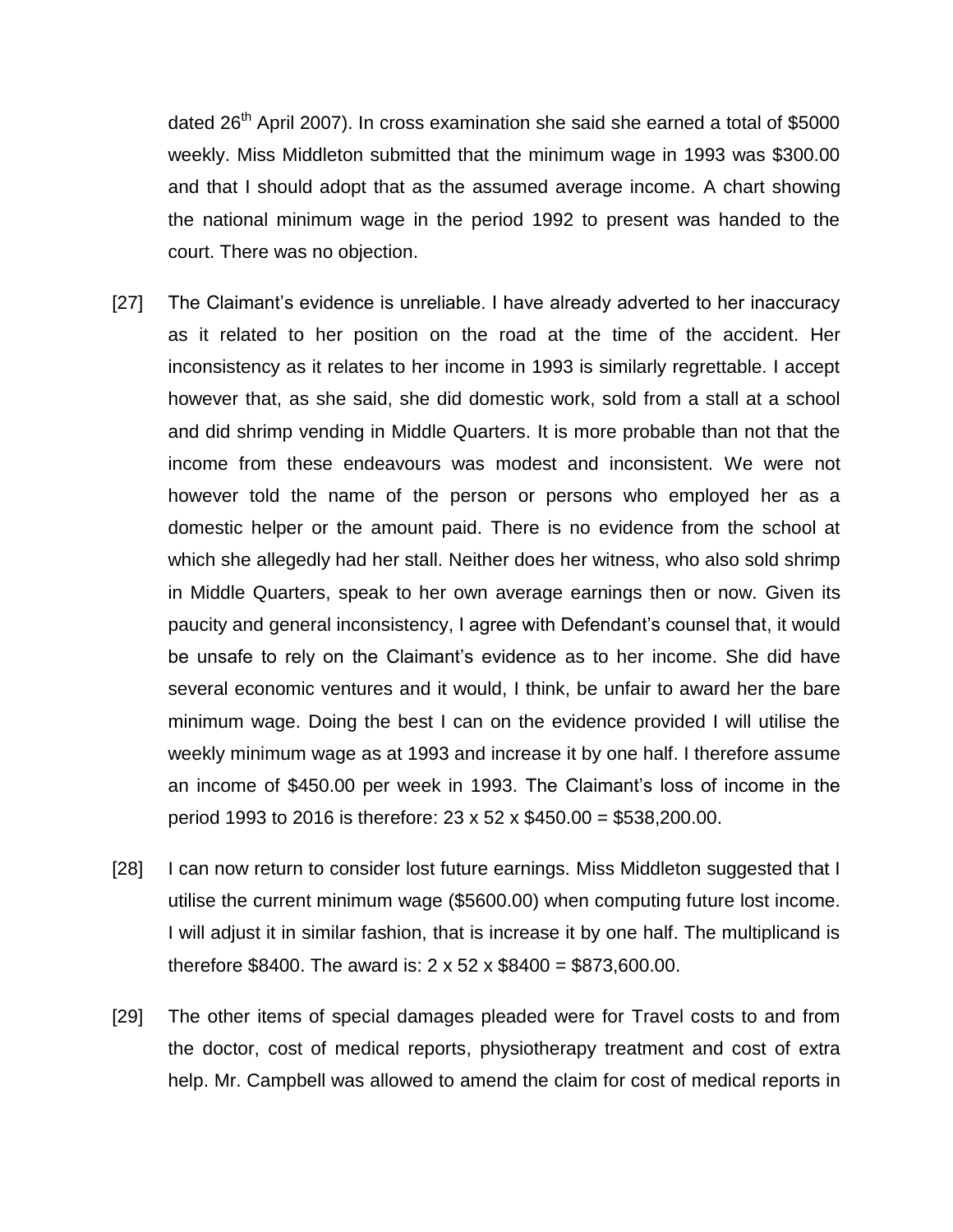order to align it with the proved receipts. My award is \$30,000.00 in that regard. Miss Middleton submitted, and I accept, that there was no documentary support for the physiotherapy and travel costs claimed. There was not even evidence in the witness statements quantifying the alleged or any expenditure. I therefore make no award. The claim to extra help was also bereft of supporting evidence. The Claimant was content to say that her mother "looked after her for a very long time." The medical reports are unhelpful when it comes to determining the date at which she became ambulatory or the period for which assistance, and the extent of assistance, might be required. That there was a period in which personal assistance was needed cannot be doubted. I agree with Miss Middleton"s submission that 2 years extra help at the minimum wage of \$500 (1994-1996) is reasonable. The award is therefore  $2 \times 52 \times 500 = $52,000.00$ .

- [30] Miss Middleton submitted, relying on a decision of F. Williams J (as he then was) in *Dion Moss v Supt. Reginald Grant et al [2013] JMSC Civil 177 (unreported judgment delivered 19 November 2013 in Suit CLM524 of 1995),* that interest should not be awarded for the entire period since the accident. It was not, submitted Miss Middleton, the fault of the Defendants that there had been a 20 year delay between the date the claim was filed and the trial. The matter had been ready for trial since 2007 and no adjournment had been occasioned by the Defendants. The Defendants, she submitted, ought not to be punished by having to pay interest on the award.
- [31] Mr. Campbell for his part, submitted that an award of interest was not a penalty. It was compensation for the Claimant being kept out of her money. It is an attempt to establish equity. The Defendants had a right to make a payment into court instead of which they had kept the money the entire time. Mr. Campbell stated, "Today"s value is the same purchasing power as it was then." He asked for 6% until 2006 and 3% thereafter as per the established practice and the law.
- [32] I agree with Justice Frank Williams' pronouncement made with reference to section 3 of the Law Reform Miscellaneous Provisions Act that,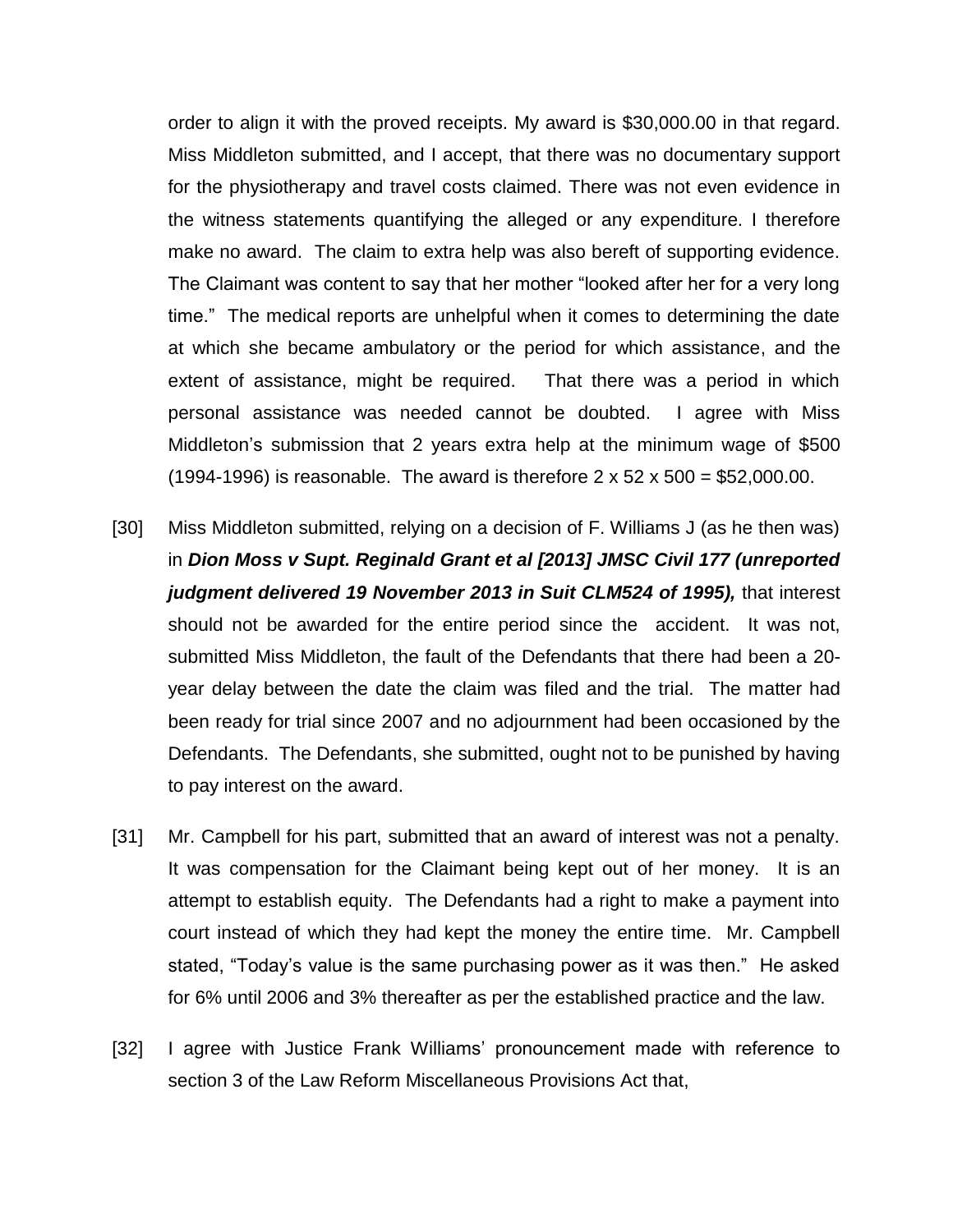*"72. This section makes it abundantly clear that the question of whether there should be an award of interest at all; and, if so, the appropriate rate, the part of the damages to which it may be applied and the period are matters entirely within the discretion of the court. It appears to the court that the reasons put forward for the exercise of the court's discretion not to award interest for the entire period constitute quite a sound basis for the exercise of the court's discretion in the way requested. If interest should be awarded for the entire period, then that would mean that the plaintiff would in effect be allowed to benefit from, and the defendants would be saddled with, the making of added payments for periods of delay over which they had no control, to which they did not contribute and for which delay no blame can fairly be laid at their feet. That would not be just. Making an award for nine years seems to the court to strike a fair balance, having regard to the history of the matter."*

- [33] The learned judge was not, in that case, considering damages for pain suffering and loss of amenities. The claim and award were made in United States currency. It must therefore be borne in mind that the values remained more or less constant from date of loss to date of award and payment. In the case, I have to consider the items of special damages invite an award in Jamaican dollars. Judicial note can be taken of the depreciation in value since 1993. The personal injury aspect of the award, although also in Jamaican dollars, is given at present day values. That is, an attempt is made by way of comparative Consumer Price Indices to adjust the amount of the award to take into account the purchasing power of the dollars as at the trial date. The distinction is I think important.
- [34] In this matter, the long delay between the accident and the trial has not been occasioned by the fault of the Defendants. The Claimant was entitled to compensation when the incident occurred. In a sense, my decision means that the Defendant was liable at all times. I agree however that it would be unfair to